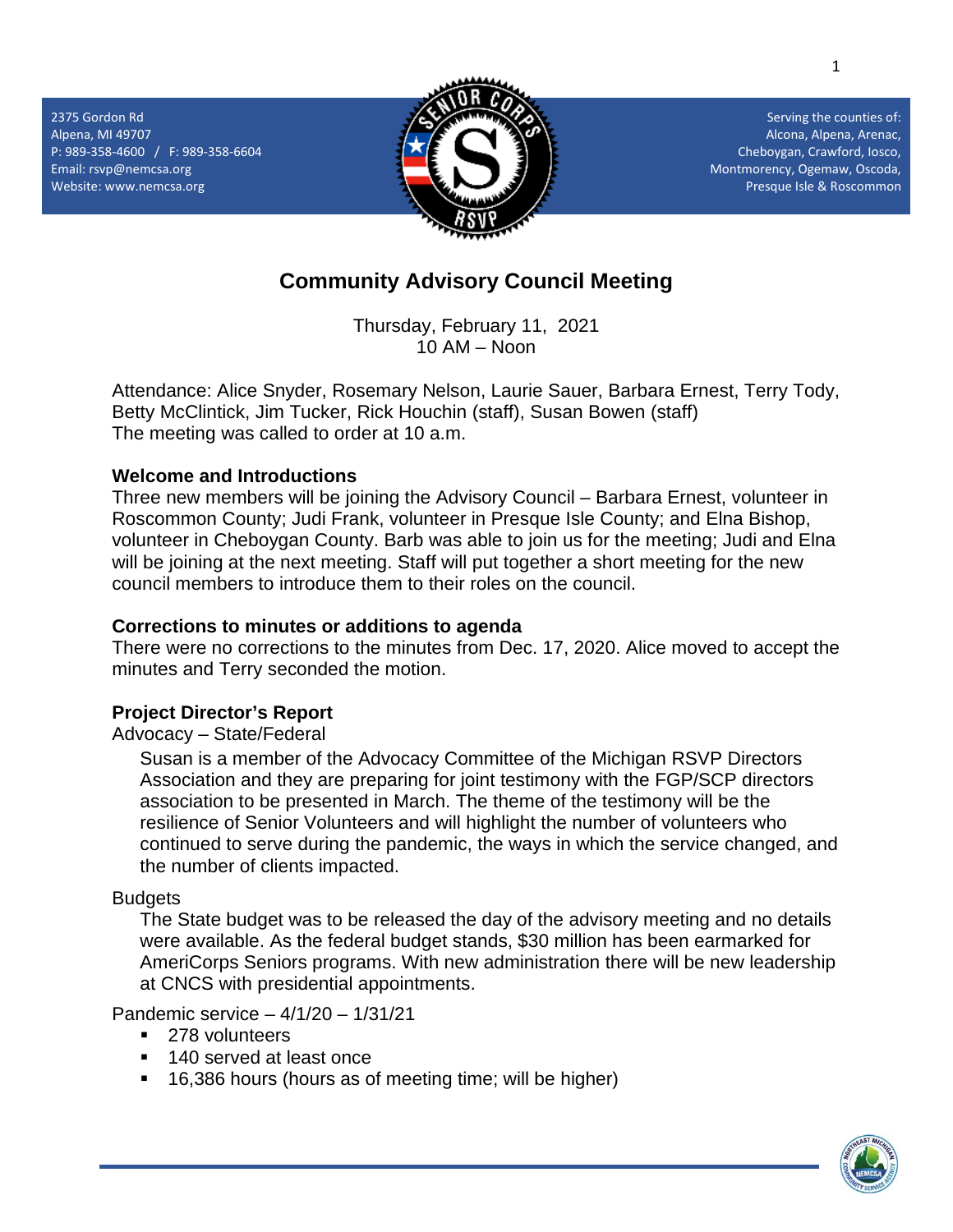#### Return to Service Trainings

In compliance with NEMCSA and OSHA staff will be hosting three trainings via Zoom in which volunteers will participate. The intention of the trainings is to ensure the health and safety of volunteers. All volunteers received a letter with information on what they will be expected to do when serving; NEMCSA's Universal Precautions Policy and Communicable Diseases Policy; the list of Zoom options; and a form to sign and return (after the training) indicating they understood the information and had been trained. The first session had over 40 participants. Some people were receiving one-on-one training over the phone if they called and were not able to attend any of the Zoom meetings.

#### Time Study

Staff have begun to use spreadsheets to track time in 15 minute increments throughout the day. This info will be used to update job descriptions and look for ways to increase effeiciency.

## **Program Updates – Rick**

#### Volunteers, Stations, Events

Rick reported the current volunteer roster has 258 members. There has been the normal rate of turnover, but due to inability to actively recruit during the pandemic there have not been enough new volunteers to make up the difference as there was in the past. The Rogers City Senior and Community Center has been holding a food giveaway twice a month. The station has become very active in the community and has written a few grants to expand programs. The Alpena County VA office has received its new van and non-emergency medical transportation has resumed with RSVP volunteer drivers. District Health Dept. No.. 4 will be utilizing volunteers to help at vaccination clinics.

#### Caring Connection Rollout

Most of the details have been worked out and there is a list of about 10 volunteers who will be trained as callers. Rick expects the training to be done in the next couple of weeks. We'll be starting with calls being made to seniors referred by the Alcona and Iosco counties' commissions on aging.

#### MLK Day of Service

Due to constraints of social distancing, staff decided not to do a group project this year. Instead just a few of the stations with activities were highlighted on the RSVP Facebook page.

#### **Old Business**

#### Advisory Council Committees

There are three committees: Nominating: Fundraising; and Recruitment, Recognition and Public Relations. Advisory Council members will select a committee assignment. Laurie Sauer and Alice Snyder volunteered for the Recruitment, Recognition and Public Relations committee.